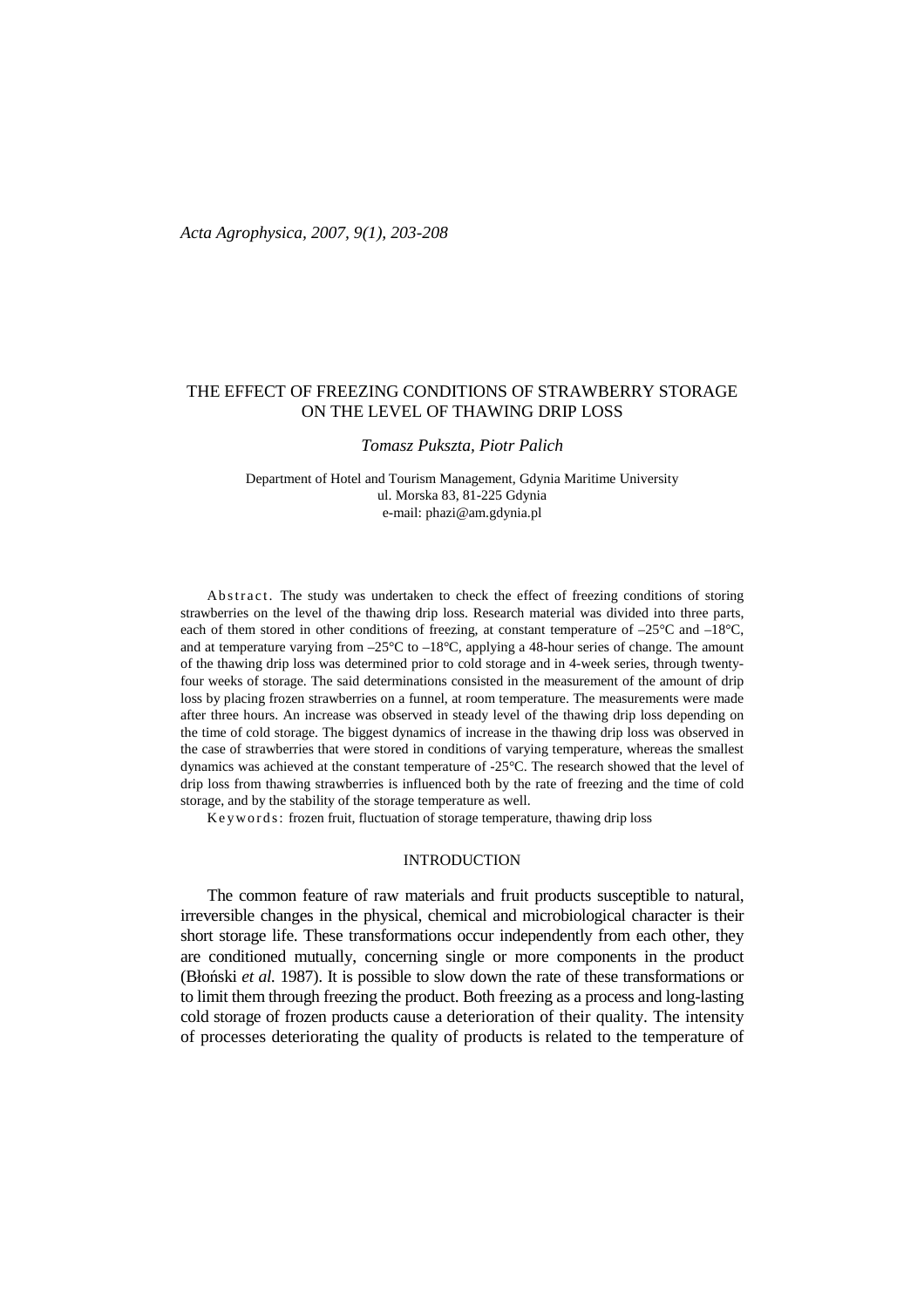the products, to the time of cold storage, and to maintenance of storage temperature on a constant level (Pukszta 2004).

The indicator of reversibility of the freezing process of products having tissue structure is the amount of drip loss after their thawing, occurring as a result of damage to the tissue, cells and fibres by ice crystals (Gruda *et al.* 1999, Palich 1997).

Variation in temperature is a phenomenon which is present at each step of the cooling chain, affecting the quality of food in cold storage. An estimation of the impact of the storage conditions of frozen strawberries on the amount of the thawing drip loss was the purpose of the research carried out.

### MATERIAL AND METHODS

The experimental material was strawberries frozen with the fluidization method at a temperature from –38°C to –35°C. The frozen material was stored in individual retail packages (bags made of polyethylene), containing ca 500 g of the product.

The whole experimental material was divided into three parts, each stored under different conditions of freezing: at constant temperature of –25°C and –18°C and at a temperature varying from  $-25^{\circ}\text{C}$  to  $-18^{\circ}\text{C}$ , applying a 48-hour series of change. The strawberries were subjected to physicochemical estimation prior to cold storage, repeated in a 4-week series throughout the twenty-four week period of storage. The amount of thawing drip loss was determined by defrosting the experimental material.

The said determination consisted in the measurement of the amount of the drip loss by placing frozen strawberries on a funnel, at room temperature. The measurements were made after three hours. The results obtained were expressed in  $\text{cm}^3(100\text{g})^{-1}$  of the product (Jarczyk *et al.* 1986, Pukszta 2004).

## RESULTS AND DISCUSSION

The results of determination of the amount of thawing drip loss are given in Table 1 and in Figure 1.

The data obtained show an increase in the steady level of the thawing drip loss depending on the time of cold storage. The biggest dynamics of increase in the amount of thawing drip loss was observed for strawberries that were stored in conditions of varying temperature, whereas the lowest dynamics was achieved at the constant temperature of –25°C.

The amount of the thawing drip loss is impacted by the mechanical interaction between ice granules and the cellular structure of fruit. Ice crystals are formed in intercellular space, and in quick-freezing such crystals may also appear inside the cells (Bevilacqua *et al.* 1982).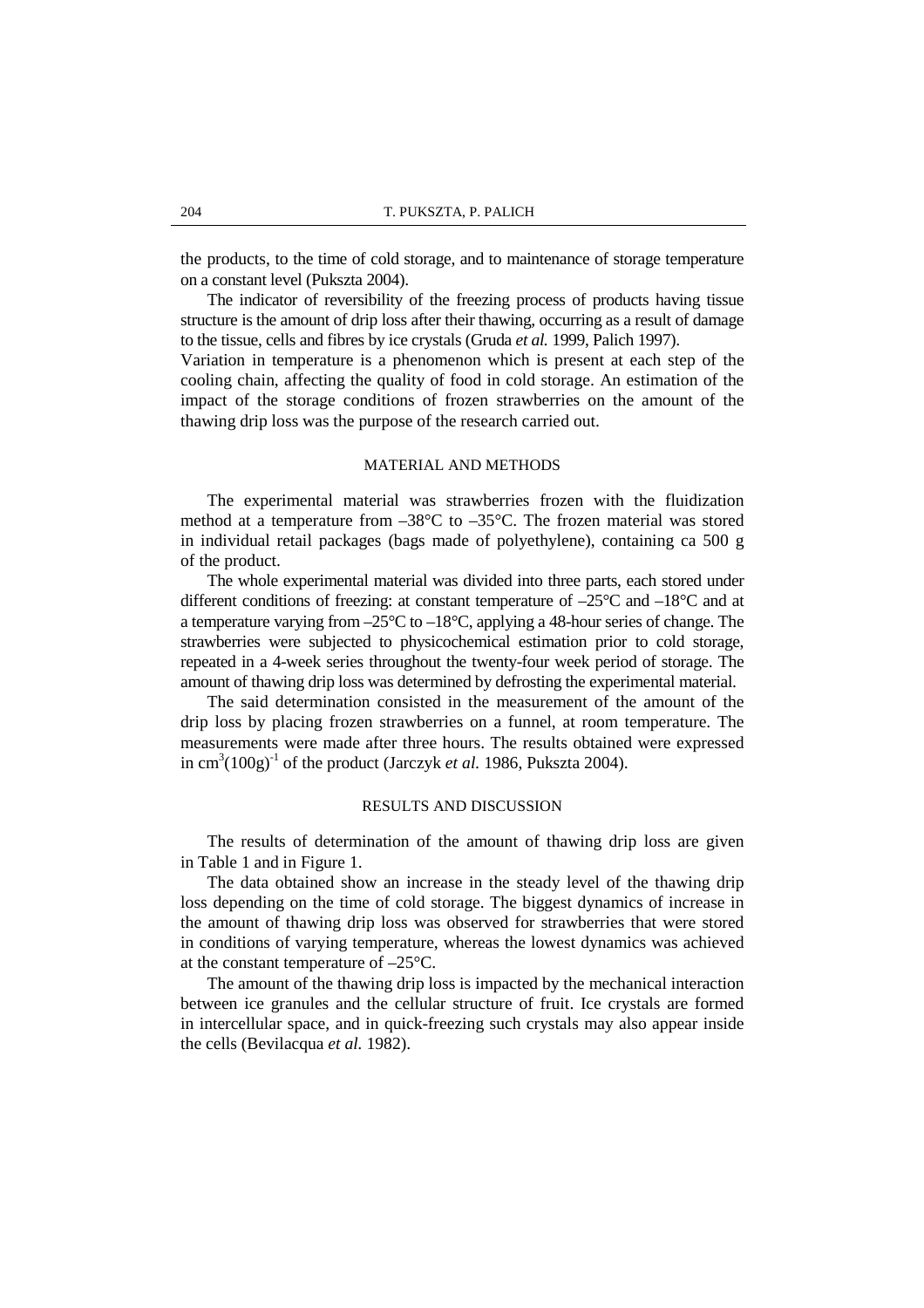**Table 1.** Funnel-collected drip loss of frozen strawberries depending on temperature and time of cold storage

| Storage time<br>weeks) | Amount of the funnel-collected drip loss $(cm^3(100g)^{-1})$ |                          |       |      |                 |                          |       |      |                                  |                          |       |      |
|------------------------|--------------------------------------------------------------|--------------------------|-------|------|-----------------|--------------------------|-------|------|----------------------------------|--------------------------|-------|------|
|                        | Storage temperature                                          |                          |       |      |                 |                          |       |      |                                  |                          |       |      |
|                        | $-18$ °C                                                     |                          |       |      | $-25^{\circ}$ C |                          |       |      | $-18^{\circ}$ C/ $-25^{\circ}$ C |                          |       |      |
|                        | $Y_{\rm av}$                                                 | $\Delta\%$               | Se(Y) | Ve   | $Y_{\rm av}$    | $\Delta\%$               | Se(Y) | Ve   | $Y_{\rm av}$                     | $\Delta\%$               | Se(Y) | Ve   |
| $\boldsymbol{0}$       | 18.50                                                        | $\overline{\phantom{0}}$ | 0.624 | 3.38 | 18.50           | $\overline{\phantom{0}}$ | 0.624 | 3.38 | 18.50                            | $\overline{\phantom{0}}$ | 0.624 | 3.38 |
| $\overline{4}$         | 18.80                                                        | 1.6                      | 0.346 | 1.84 | 18.63           | 0.5                      | 0.611 | 3.28 | 20.00                            | 8.1                      | 0.436 | 2.18 |
| 8                      | 19.60                                                        | 5.9                      | 0.520 | 2.65 | 18.90           | 2.2                      | 0.458 | 2.42 | 21.80                            | 17.8                     | 0.557 | 2.55 |
| 12                     | 21.20                                                        | 14.6                     | 1.217 | 5.74 | 19.50           | 5.4                      | 0.557 | 2.86 | 23.50                            | 27.0                     | 0.624 | 2.79 |
| 16                     | 23.20                                                        | 25.4                     | 0,755 | 3.25 | 20.40           | 10.3                     | 1.044 | 5.12 | 25.80                            | 39.5                     | 0.954 | 4.15 |
| 20                     | 25.60                                                        | 38.4                     | 0.854 | 3.34 | 20.50           | 10.8                     | 0.458 | 2.24 | 29.20                            | 57.8                     | 1.353 | 4.63 |
| 24                     | 28.20                                                        | 52.4                     | 0.819 | 2.90 | 21.90           | 18.4                     | 0.608 | 2.78 | 33.80                            | 82.7                     | 1.217 | 3.60 |

Source: Pukszta T.: The forecast durability of frozen food during storage (Pukszta 2004) n = 9, Y<sub>av.</sub> – arithmetic mean,  $\Delta\%$  – percentage change in level of the tested feature in relation to the output level,  $Se(Y)$  – standard deviation,  $Ve$  – coefficient of variation (%).



**Fig. 1.** Changes of the funnel-collected drip loss of frozen strawberries stored in diversified temperature conditions (Pukszta 2004)

With an increase in the freezing rate and temperature, the number of crystals is considerably larger, but their sizes smaller. Therefore, too slow freezing causes the emergence of a small number of crystallizing centres, and ice granules increase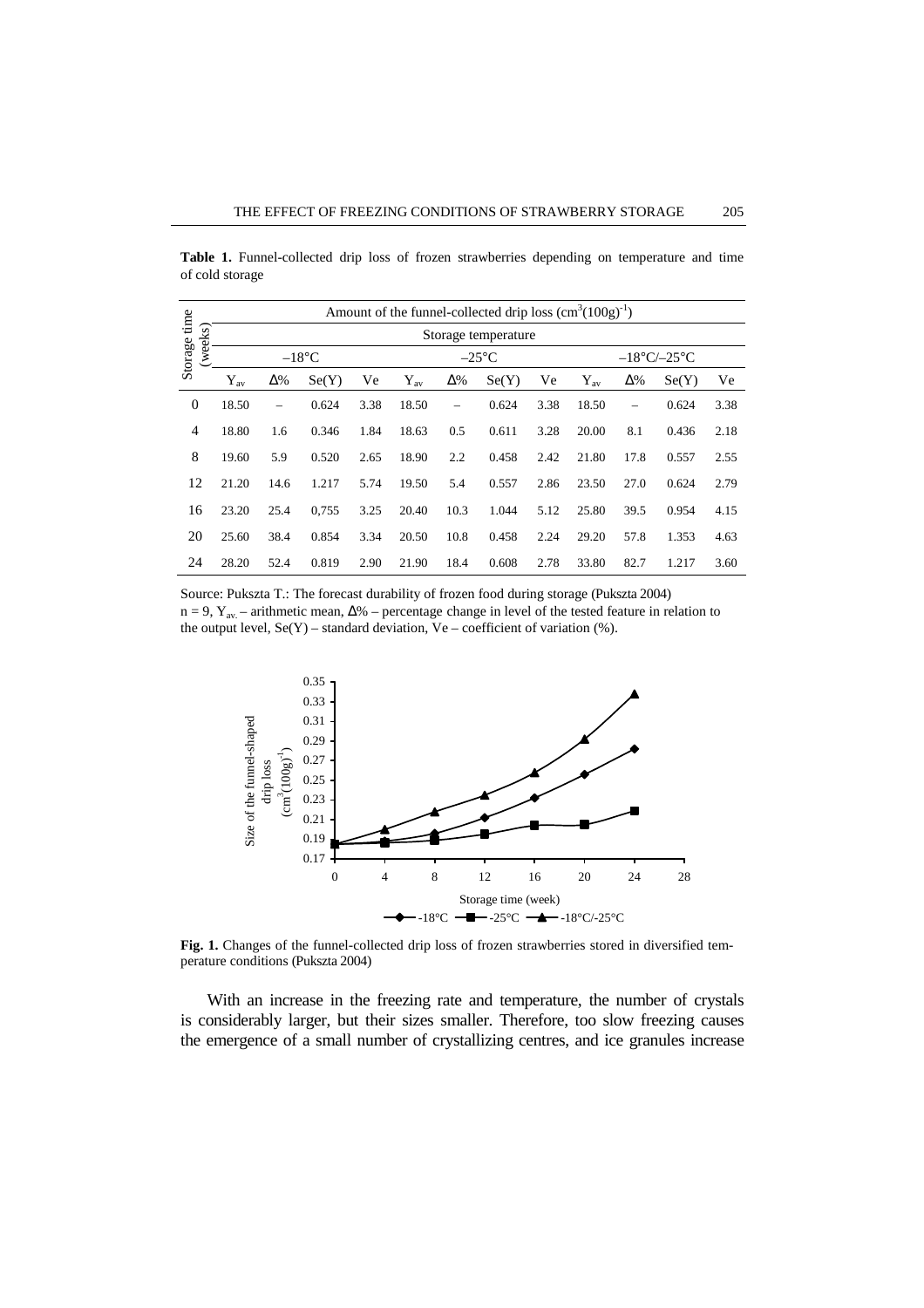in size to a much larger extent than the sizes of cells. This causes an increase in the thawing drip loss. The formation of a network of small crystals requires quick temperature transition within the freezing range from  $-1^{\circ}C$  to  $-5^{\circ}C$  (Palich 1997, Pijanowski *et al.* 1997).

Research carried out by Woodroof (Woodroof 1938) showed that during slow freezing of fruit, forming crystals of 0.2 x 0.8 mm destroyed more than 90% of cellular walls. With increasing freezing rate, the average diameter of ice crystals was smaller and smaller, however at freezing at the temperature of  $-18^{\circ}$ C and using the immersion method crystals were situated entirely inside the cells.

The dependence of the amount of thawing drip loss on freezing rate does not completely explain the phenomenon of its increase during cold storage. This increase is caused probably by the phenomenon of re-crystallization, resulting from increase in the size of ice crystals formed in the process of freezing at the cost of smaller vanishing crystals formed as a result of the variation in temperature during cold storage. This results in an increase in average size of crystals, leading to a decrease in the quality of stored products (Labuza 1979). The steady increase in size of crystals, resulting from re-crystallization, systematically causes destruction of cellular walls and increases the amount of thawing drip loss. This phenomenon takes place even in products stored at relatively constant temperature, although its extent is insignificant and dependent on storage time and temperature (Bevilacqua *et al.* 1982).

It was found that variation in the amount of the thawing drip loss already after the first month of cold storage was conditioned by the level of storage temperature and its fluctuation (Tab. 1). The smallest amount of drip loss was reported at constant temperature of  $-25^{\circ}\text{C}$  and a somewhat bigger during cold storage at constant temperature of  $-18^{\circ}$ C. It was connected with the higher storage temperature which formed bigger crystals of ice, causing more damage to the cellular structure of the strawberries stored. The biggest amount of thawing drip loss was observed in strawberries stored under the conditions of storage temperature fluctuating within the range from  $-25^{\circ}C$  to  $-18^{\circ}C$  (Fig.1).

Moleeratanond and his collaborators (Moleeratanond *et al.*1979) tested the thawing drip loss of fruits stored at four given temperatures: constant –23°C and variable temperature ranges of:  $-23^{\circ}\text{C}$  to  $-18^{\circ}\text{C}$ ,  $-21^{\circ}\text{C}$  to  $-18^{\circ}\text{C}$ , and  $-18^{\circ}\text{C}$ to  $-15^{\circ}$ C. They found that there was a substantial dependence of the drip loss amount on the storage temperature and its fluctuation. The amount of the drip loss was the lowest at the first given temperature, but it was absolutely the highest for the last range of the given temperatures. Moreover, they showed a correlation between the amount of the drip loss and the location of the product in the chamber. A higher level of thawing drip loss was reported by them for packages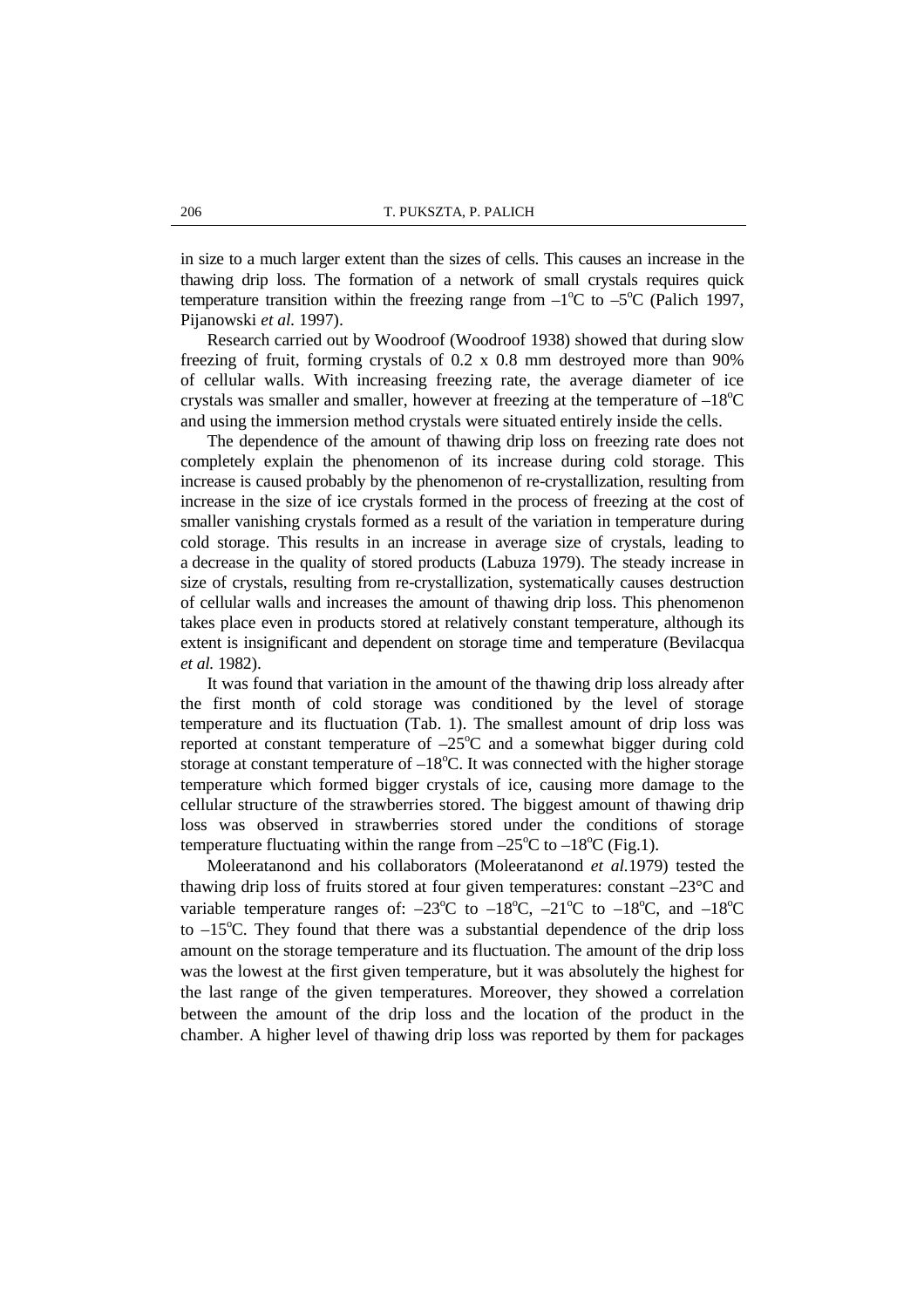located in outside layers, which showed that there is a bigger range of occurrence of phenomena of variation in the internal temperature of a product in outside layers than in layers closer to the centre of the storage chamber.

The results obtained from the experimental studies were subjected to statistical variance analysis (ANOVA). A null hypothesis was formulated about the lack of interaction of the temperature and time of freezing storage of strawberries with the amount of the thawing drip loss. The calculated F relations were higher if compared with those of tabular critical F values (Łomnicki 1999) for the effect of temperature and time of freezing storage on changes in the amount of the thawing drip loss. The null hypothesis was rejected on this basis, with the probability of error on the level of 0.01% (Tab. 2). The statistical analysis carried out for determining the variance of experimental results showed average substantial differences in the dynamics of changes in the amount of the thawing drip loss of frozen strawberries, depending on the temperature and time of cold storage.

| Sources        | SК    | df | OW    | $F_{calculated}$ | F <sub>critical</sub> for significance level |       |      |       |        |
|----------------|-------|----|-------|------------------|----------------------------------------------|-------|------|-------|--------|
| of variability |       |    |       |                  | 0.05                                         | 0.025 | 0.01 | 0.001 |        |
| Temperature    | 83.90 | 2  | 41.95 | 9.40             | 3.88                                         | 5.10  | 6.93 | 12.97 | < 0.01 |
| Storage time   | 211.9 | 6  | 35.31 | 7.91             | 3.00                                         | 3.73  | 4.82 | 8.38  | < 0.01 |
| Error          | 53.55 | 12 | 4.46  |                  |                                              |       |      |       |        |
| Total          | 349.3 | 20 |       |                  |                                              |       |      |       |        |

**Table 2.** Statistical variance analysis (ANOVA)

 $SK$  – number of squares, df – degree of freedom, OW – estimation of variance, F – relations of F distribution,  $P$  – probability of making the error of the first kind  $(\%)$ .

### SUMMARY

To sum up, it is possible to state that the amount of drip loss from thawing strawberries is influenced both by the freezing rate and the time of cold storage, as well as by the stability of the storage temperature. The course of the process of transformation of phase water into ice depends on the freezing rate; however, variation in storage temperature results in intensification of re-crystallization phenomena causing destructive changes in the cellular structure of the stored product. After thawing, changes appear that include deteriorated texture and an increase in the drip loss of juices. The loss of soluble components, caused by the drip loss, results in a substantial deterioration of the quality of fruit stored in the frozen form.